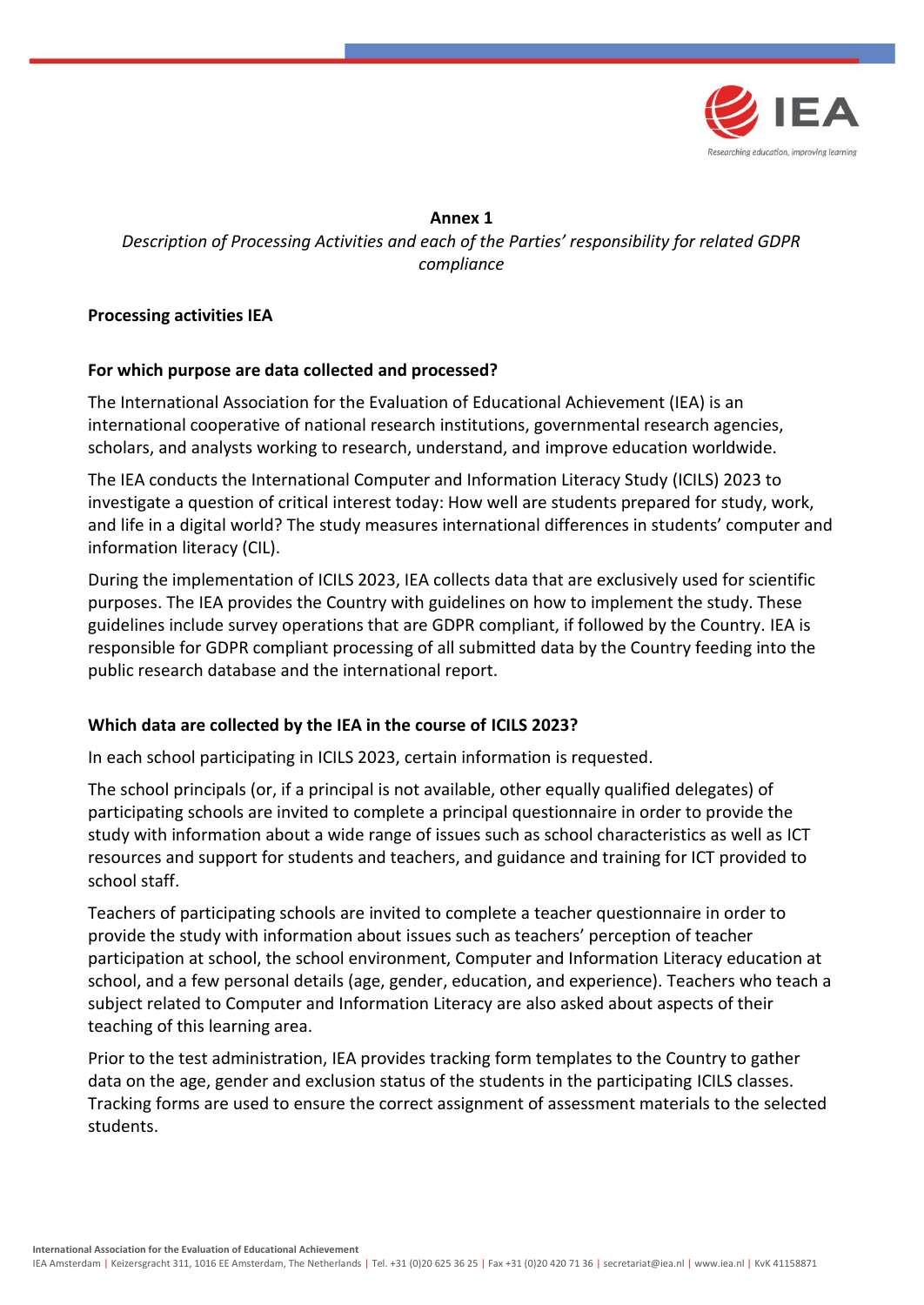Students in the selected ICILS classes are invited to complete the ICILS 2023 student test which measures knowledge and understanding of concepts and issues related to Computer and Information Literacy.

The students in the participating ICILS classes are further asked to complete the ICILS 2023 student questionnaire in order to provide the study with information about students' Computer and Information Literacy at school, information about their ICT facilities and use at home, in school, and outside of school, and a few personal details (gender, age, country of birth, country of birth of their parents/guardians, language(s) spoken at home, parents/guardians main job, parents/guardians level of completed education, socioeconomic background).

The IEA provides the Country with template Data Protection Declarations containing all GPDR relevant information to the respondents in ICILS 2023.

# **What kind of data are collected?**

Data from answers to the questions from every completed ICILS school questionnaire, teacher questionnaire, student questionnaire and ICT coordinator questionnaire are collected. This is done in form of numbers representing selections (for example, a multiple-choice question), or values (for example, a figure for number of students in the target grade).

Furthermore, ICILS 2023 collects test data from participating students in the form of numbers representing selections (for example, a multiple-choice question), text (for example, a direct answer to a question) or an information product in response as part of a computer-based task.

Teacher, ICT coordinator and principal questionnaires are administered electronically online and there is further logging information stored regarding the first and latest log-in time, the number of times a respondent has logged in in total, the browser which was used, the number of the current question, and whether or not the completed questionnaire responses have been submitted.

The ICILS 2023 assessment (administered electronically using the "Assessment Master" provided by RM Results), collects and stores different types of data depending on how students interact with it.

Three general types of data are gathered: Active response data (1), event data (2), and system data (3).

While the same active response data (1) are collected and stored as if the assessment were conducted on paper (answers to multiple-choice and open text answers as well as information products), the Assessment Master collects event (2) and system data (3) in addition.

The event data (2) storage includes the storage of login details, i.e. the time of login, logout or timeout to assessment parts; the storage of time when buttons, selections and other on-screen interfaces are clicked; and the storage of the time of scrolling events, or the use of tools such as an on-screen ruler.

Event data (2) are logged together with the active response data (1), and make up part of the set of data that allows the IEA to analyze the way that students interact with the assessment. (For example, did students spend a long time on solving certain questions, and if so, was there something confusing about the way these were written?)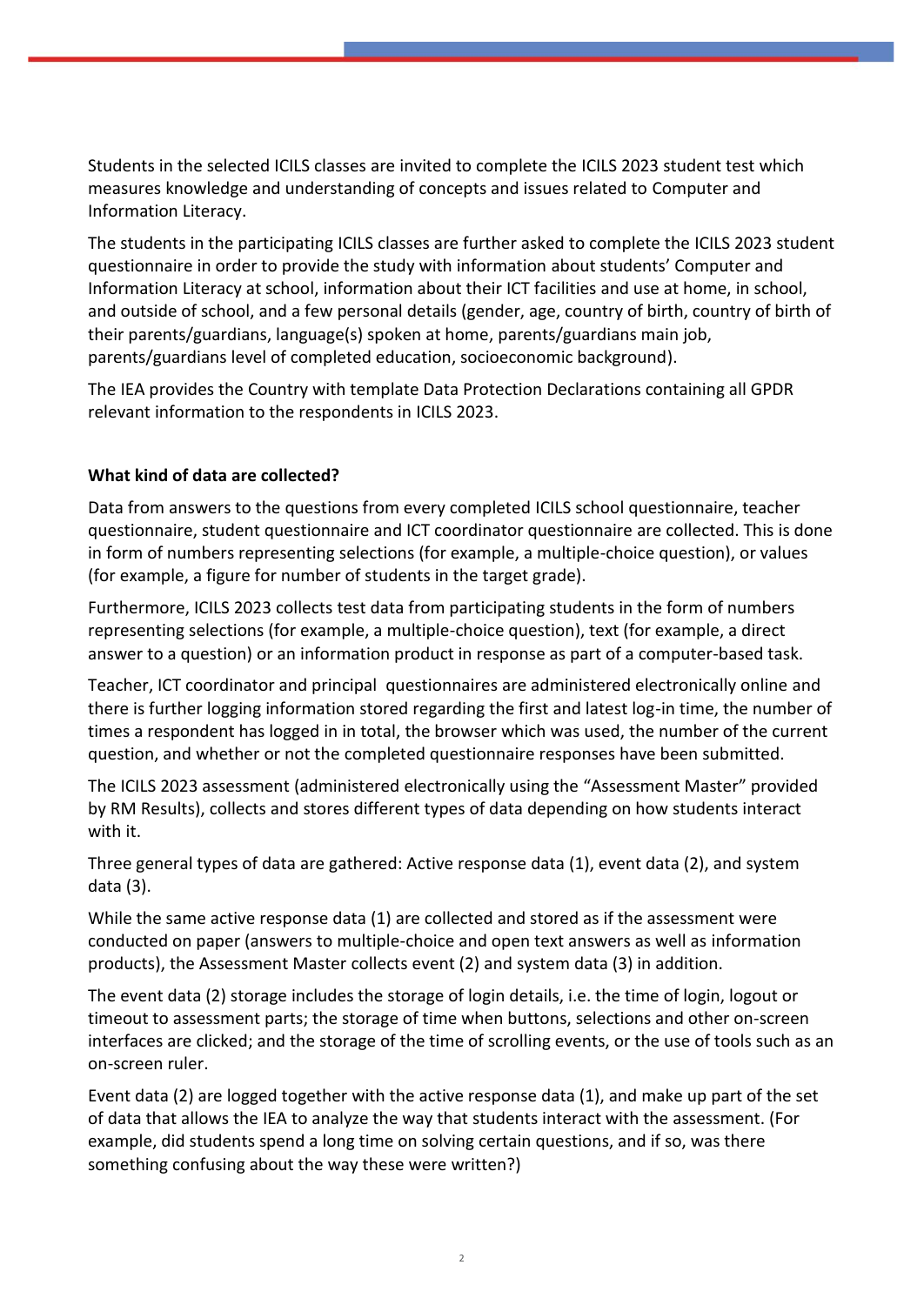The Assessment Master further collects system data (3), i.e. the screen resolution and the browser version. These are stored so the IEA can check that the ICILS assessment was carried out under suitable viewing conditions.

The information collected from the participants cannot, in and of itself, be used to identify individual respondents by name. However an international ID system is used to uniquely identify each respondent (school principals, teachers, students, ICT coordinators). The respondent names can be collected by the Country, if allowed within the country. However, respondent names must not be shared with the IEA or any other third parties. The IEA provides the Country with software enabling the Country to submit pseudonymized data. Thus, all submitted data must be pseudonymous, that is: processed in such a manner that the personal data can no longer be attributed to a specific data subject without the use of additional information (any such additional information being kept separately and subject to technical and organizational measures to ensure that the personal data are not attributed to an identified or identifiable natural person).

## **Where, how and for how long are data from ICILS stored?**

ICILS data are stored securely and cannot be accessed by any external persons or systems. Moreover, any employees at IEA who access the data for processing have been suitably briefed on what constitutes an acceptable treatment of data and have signed a confidentiality agreement.

Response data are archived for an indefinite amount of time following the technical and organizational measures described in Annex 2 so that they remain available for scientific and statistical research. These responses eventually result in a database that allows researchers to compare education systems worldwide (see Public accessibility below).

All data arriving for data processing are submitted in pseudonymized form, i.e. without respondent names – only using a random, international ID system.

### **With whom and how are data from ICILS shared?**

Response data are sent from national centers to the IEA, via the web-based collaborative platform Share Point, in pseudonymous form, that is: processed in such a manner that the personal data can no longer be attributed to a specific data subject without the use of additional information (any such additional information being kept separately and subject to technical and organizational measures to ensure that the personal data are not attributed to an identified or identifiable natural person).

ICILS is directed by IEA in Amsterdam and Hamburg and the data analysis occurs there. Response data are required for the analysis but are sent to IEA Amsterdam (?) and IEA Hamburg via the webbased collaborative platform Share Point, in pseudonymous form. IEA employees who access the data for analyses have signed a confidentiality agreement. The IEA safeguards the transfer of the data to third countries, by implementing appropriate and suitable measures such as EC approved Standard Contractual Clauses.

The data are also shared back, again via the web-based collaborative platform Share Point, with the national research centers administering ICILS. The IEA also shares the pseudonymized data with the Country and other participating countries using a secure FTP server. This data become anonymized when respondent names are deleted by the Country.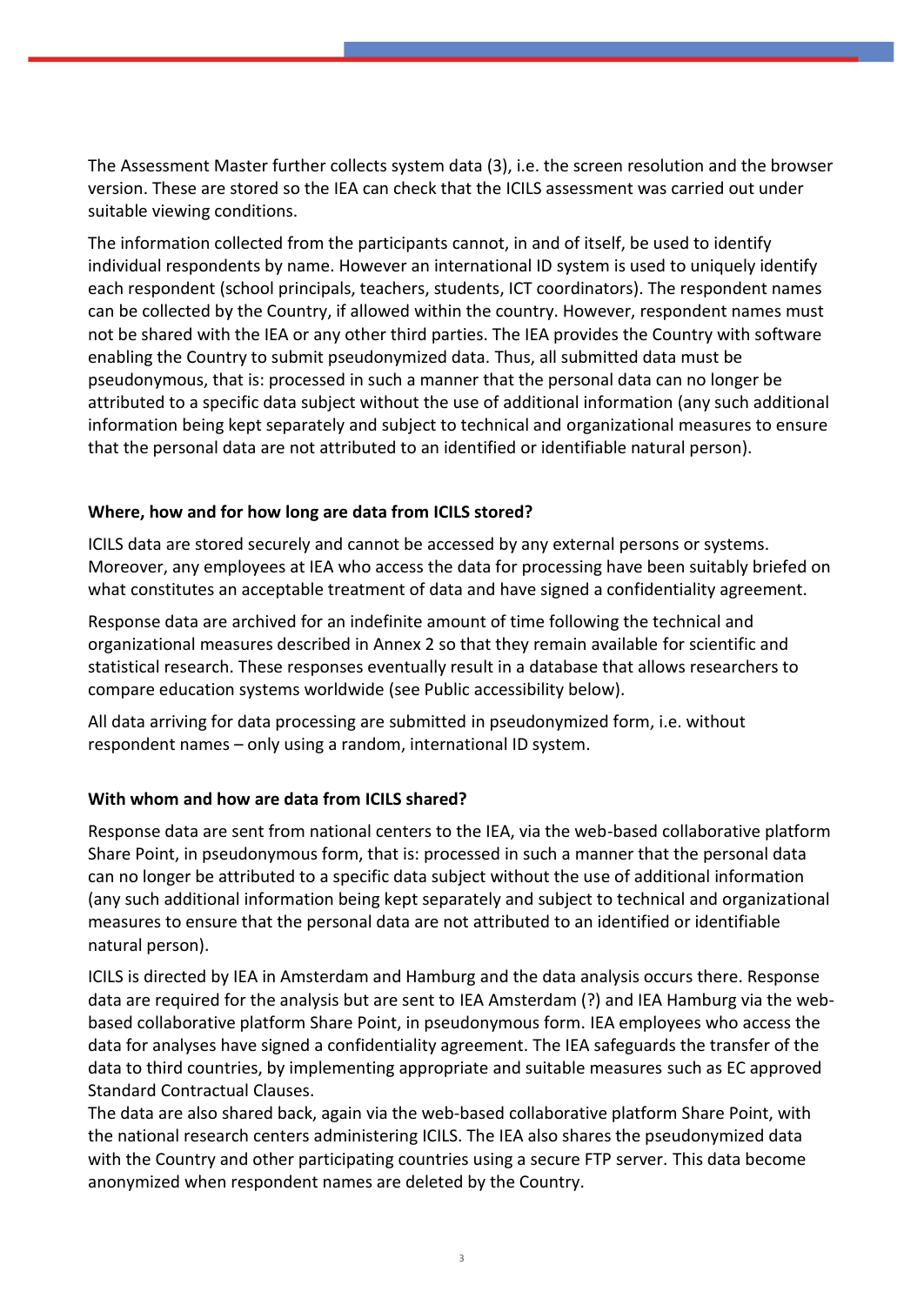IEA uses the assessment master system provided by its vendor RM (processor: RM Education Ltd; Address: 142B Park Drive, Milton Park, Abingdon, OX14 4SE, United Kingdom, Company Number - 1148594) to collect the assessment data digitally. All mandatory data processing agreements necessary for the processing of data by RM have been concluded. The IEA safeguards the transfer of the data to its partners in third countries, by implementing appropriate and suitable measures such as a specific Data Processing Agreement and EC approved Standard Contractual Clauses.

### **Public accessibility**

The final international research database will be accessible to the public from the following sites:

<https://www.iea.nl/data> (Hamburg, Germany) All data in the database are pseudonymous.

## **Processing activities of Country**

### **For which purpose are data collected and processed?**

Reference is made to the purpose of IEA's data collection (see above). The Country collects data on a national level for the purpose of the International IEA Study. The Country is responsible for the survey operations and GDPR compliant processing of its collected data.

The **Nacionalni centar za vanjsko vrednovanje obrazovanja** is administering ICILS 2023 in Hrvatska at the request of, and on behalf of, **Ministarstvo znanosti i obrazovanja**. This is in accordance with one of the functions "**organizira provođenje međunarodnih ispita i međunarodnih komparativnih analiza u obrazovanju"** set out in the **Zakon o Nacionalnom centru za vanjsko vrednovanje obrazovanja** (NN 151/04, 116/21) (which can be viewed in full at: [https://www.zakon.hr/z/324/Zakon-o-Nacionalnom-centru-za-vanjsko-vrednovanje-obrazovanja\)](https://www.zakon.hr/z/324/Zakon-o-Nacionalnom-centru-za-vanjsko-vrednovanje-obrazovanja).

### **Which information is requested?**

Reference is made to the paragraph which describes which data are collected by the IEA (above). The Country also uses the tracking forms provided by the IEA to collect the names of respondents (students and teachers). Respondent names are not shared with the IEA.

Participation in ICILS is voluntary. Students will not be disadvantaged in any way by noncompletion of the questionnaire, and respondents are permitted to skip individual questions or to discontinue answering the questions at any time.

Objections to the processing of data without stating any reason can be made by any participant up to 4 weeks after the tests have been administered.

Any participant who wants to remove or amend their information can contact **Nacionalni centar za vanjsko vrednovanje obrazovanja** (at **+385 1 4501 899** or **[info.centar@ncvvo.hr\)](mailto:info.centar@ncvvo.hr)**. If an individual objects to the data processing in the study, no additional data will be collected for that